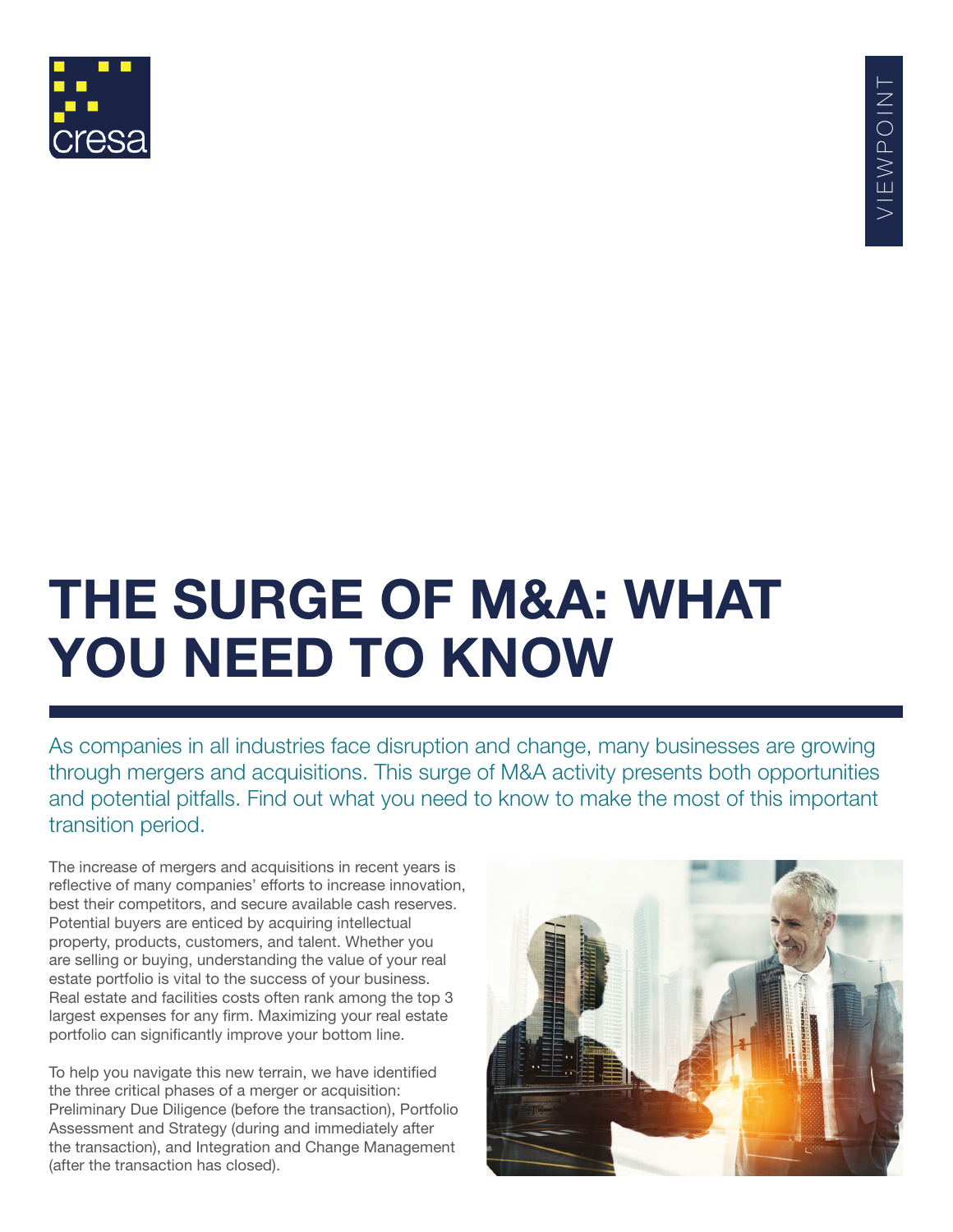

#### Phase 1: Preliminary Due Diligence

The Preliminary Due Diligence phase is an opportunity to truly understand the real estate portfolio and lease agreements of the target company under consideration. Finding out as much information as possible about the portfolio, lease structures, and contracts can mean avoiding potential pitfalls and costly mistakes before the transaction is underway.

During this phase it is important that your company asks itself these questions:

- Exactly how many leases does the target company have in its portfolio and what does that represent in square feet and cost per location? You should know the answer to these questions for your combined portfolio as well.
- What are the critical actions required in the next six months? How about the next 12 months?
- Who retains ownership of the properties after the transaction? Is owning property within your company's core competency?
- How do the market values compare to the book values? Which locations are undervalued or overvalued? If you intend to sell a property, are you able to sell it at or above the price listed on the books?
- Will any properties require significant capital for upgrades, repairs, and replacements? Could this capital be put to better use elsewhere?
- What operations do the target company's properties house? Is there unique infrastructure supporting this property?
- Are these locations critical to your long-term business strategy? Do you have an exit strategy for noncritical assets, either leased or owned, acquired through this transaction?

Measuring the value and performance of the target company's portfolio provides a thorough understanding of the costs, risks, redundancies, and potential opportunities of pursuing the proposed merger or acquisition.

This knowledge empowers you to make an informed decision about moving forward with the transaction and also leaves you well-positioned to set favorable terms and a competitive price.

### SIDE BAR: RED FLAGS



**Bad lease structure.** It is common for the owner of the purchased company to retain its real estate, while the purchasing company leases directly from the former owner. Such a lease structure is almost always costly and

onerous. Before inheriting a long-term unfavorable lease, assess the business owner's relationship to the property and review any agreements and upcoming critical dates.



#### **Over-market property valuations and rents.**

If a property or a lease is evaluated by an accountant or attorney, and not reviewed by a real estate professional familiar with the local market, prices are often inflated and

inconsistent with market conditions. Hiring an experienced real estate professional to evaluate the target company's portfolio guarantees a more accurate assessment of value.



**Identifying the three R's.** In order to ensure the profitability of newly acquired facilities, it is essential to carefully examine the existing condition of each property. This allows you to identify any major risks, necessary repairs,

and potential replacements. A property condition assessment can help stakeholders understand the existing conditions of the property and how it may impact your bottom line.

Even if one of these negative conditions exist in an acquired property, and it cannot be remedied before the transaction closes, it is still beneficial to be aware of the issue ahead of time. This allows the real estate transition team to proactively work toward improving the terms as part of a long-term strategy.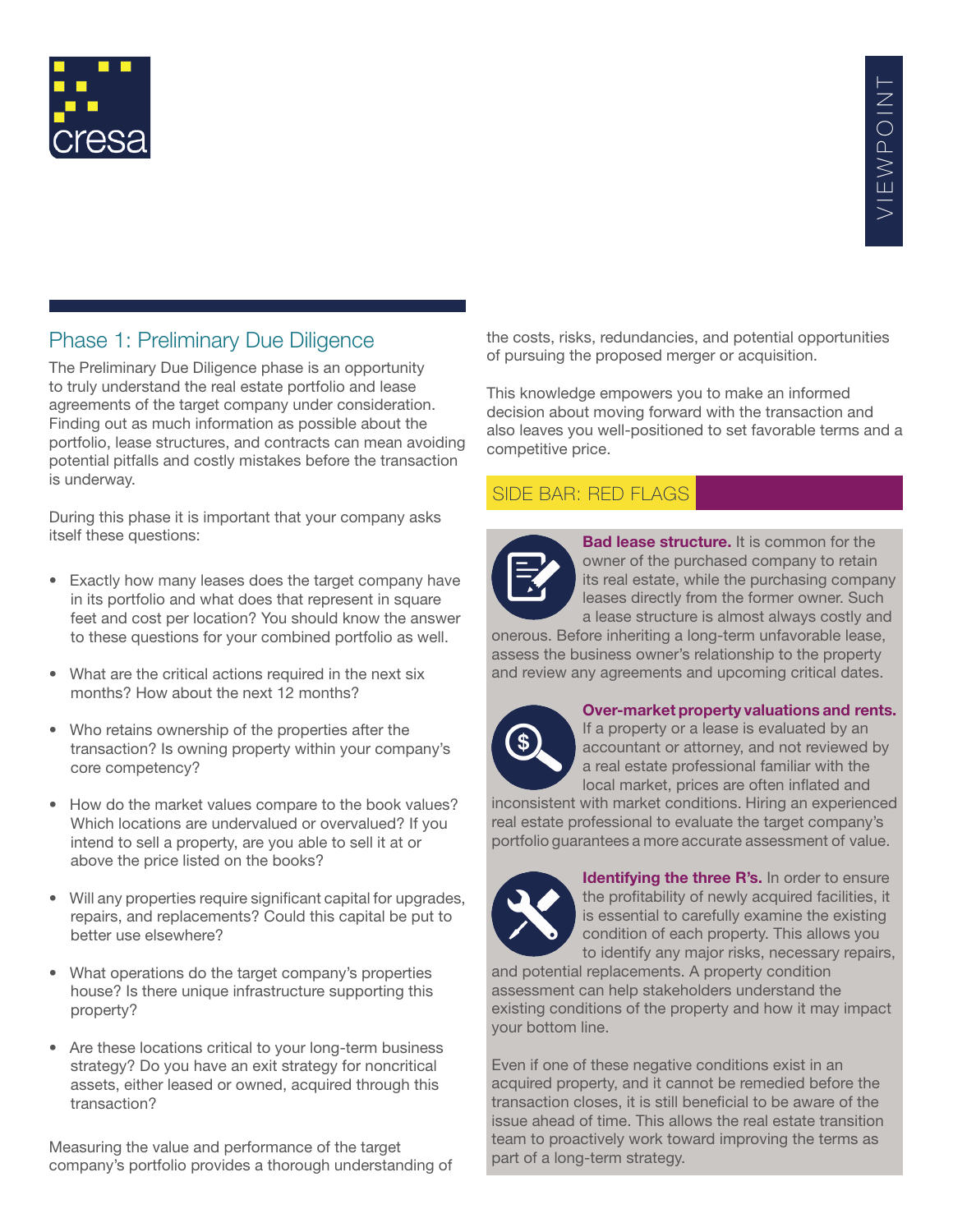

#### Phase 2: Portfolio Assessment and Strategy

Once the transaction has closed, it is time to gather all key decision-makers and stakeholders. Together, you will conduct a thorough inventory of your newly expanded portfolio, making note of new real estate holdings and reviewing the implications of the terms established for each. You will want to have the following information available for reference:

- **All ownership documents**
- **All lease documents**
- **Property addresses and square footages**
- **Occupancy costs**
- **Appraisals and any property condition assessments**
- **Critical dates for all leases including lease renewals and terminations**

With this information in hand, your company must reach a consensus on its strategic objectives and long-term goals. Ideally, your real estate portfolio supports your broader vision so this clarity is needed in order to accurately assess which properties to retain or sell. Abandoning a property too soon or hesitating to take action could result in unexpected costs or missed opportunities for your company.

Remember: real estate is a long game. Instead of focusing on the next few months, consider the next three to five - possibly 10 - years. Is the goal to combine or reduce redundant facilities? Rework the supply chain to increase speed and reduce transportation costs? Maximize efficiencies in talent and space? Retain and expand facilities in new markets? Performance and process improvement?

Begin creating a strategy to reposition the properties that do not support your company's business plan. For each property, consider:

- **Sale**
- **Sublease**
- **Sale/lease-back**
- **Lease termination**
- **Lease renegotiation**
- **Refinance**
- **Site redevelopment**

Take into account:

- **Market conditions**
- **Sublease and sale timelines**
- **Viability of lease terminations**
- **Recapture possibilities**
- **Environmental liabilities**

A realistic plan eliminates redundancies, reduces total real estate cost and liability, and increases your bottom line.



 SIDE BAR: WHAT'S INVOLVED IN A PROPERTY CONDITION ASSESSMENT (PCA)?

A PCA gives you detailed information about the existing state of the real estate you are acquiring. It evaluates building systems and site improvements, providing upfront information about problem areas and potentially expensive repairs.

Two important parts of a PCA report are:

- Immediate Repairs, which identifies the capital needs of the property. This list also outlines all failing or damaged building systems and pressing safety concerns.
- Replacement Reserve, which assesses the condition of the building and how it will impact the asset's financial performance.